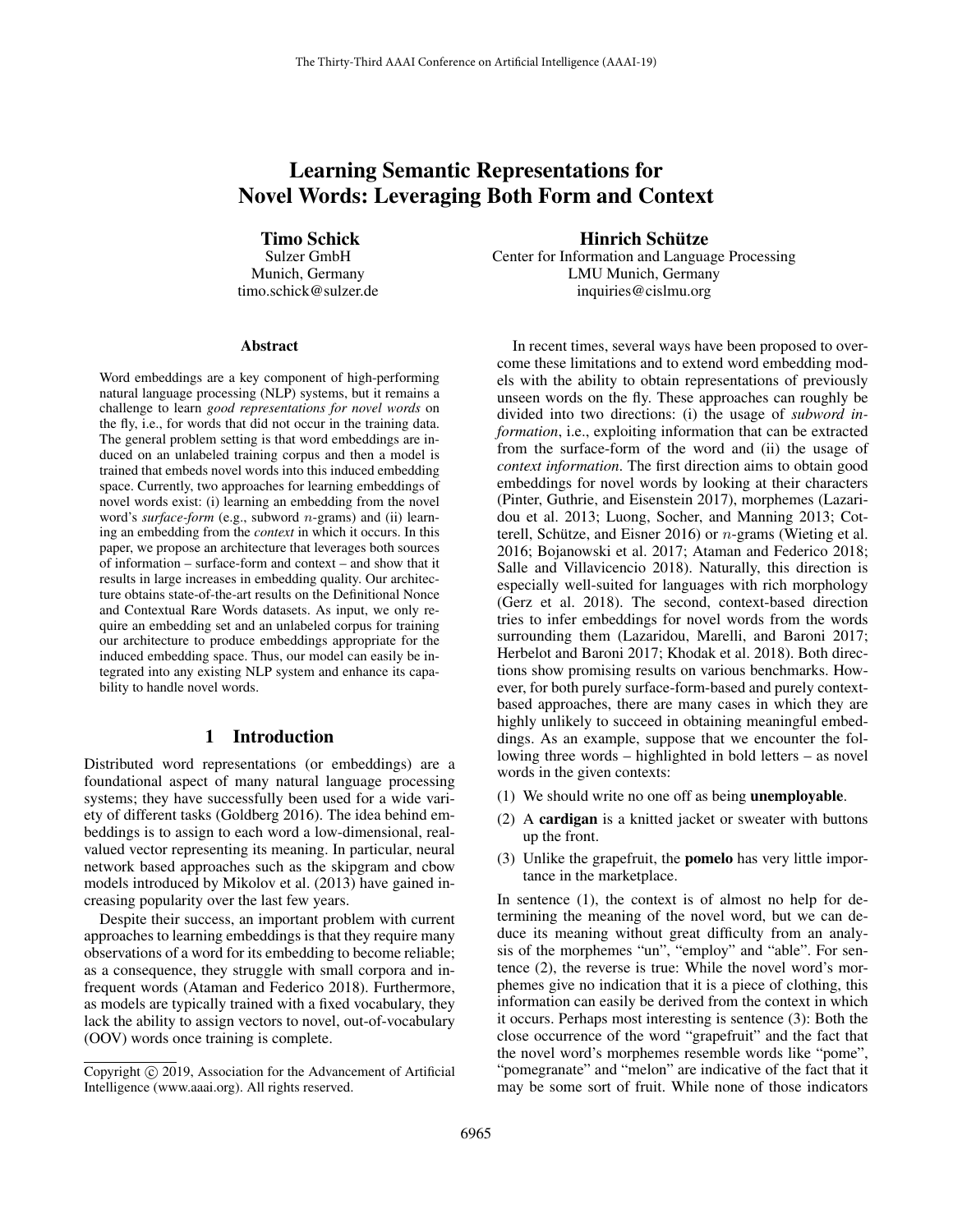may be strong enough on its own, their combination gives a pretty strong clue of the word's meaning.

As all three of the above sentences demonstrate, for an approach to cover a wide range of novel words, it is essential to make use of all available information. In this work, we therefore propose an architecture that, given a new word, captures both its subword structure and all available context information and combines them to obtain a high-quality embedding. To this end, we first infer two distinct embeddings, one incorporating the word's inner structure and one capturing its context, and then combine them into a unified word embedding. Importantly, both embeddings and their composition function are learned jointly, allowing each embedding to rely on its counterpart whenever its available information is not sufficient. In a similar fashion to work by Pinter, Guthrie, and Eisenstein (2017) and Khodak et al. (2018), our approach is not trained from scratch, but instead makes use of preexisting word embeddings and aims to reconstruct these embeddings. This allows for a much faster learning process and enables us to easily combine our approach with any existing word embedding model, regardless of its internal structure.

Our approach is able to generate embeddings for OOV words even from only a single observation with high accuracy in many cases and outperforms previous work on the Definitional Nonce dataset (Herbelot and Baroni 2017) and the Contextual Rare Words dataset (Khodak et al. 2018). To the best of our knowledge, this is the first work that jointly uses surface-form and context information to obtain representations for novel words.

In summary, our contributions are as follows:

- We propose a new model for learning embeddings for novel words that leverages both surface-form and context.
- We demonstrate that this model outperforms prior work which only used one of these two sources of information – by a large margin.
- Our model is designed in a way which allows it to easily be integrated into existing systems. It therefore has the potential to enhance the capability of any NLP system that uses distributed word representations to handle novel words.

### 2 Related Work

Over the last few years, many ways have been proposed to generate embeddings for novel words; we highlight here only the ones most relevant to our work.

As shown by Lazaridou, Marelli, and Baroni (2017), one of the simplest context-based methods to obtain embeddings for OOV words is through summation over all embeddings of words occurring in their contexts. Herbelot and Baroni (2017) show that with some careful tuning of its hyperparameters, the skipgram model by Mikolov et al. (2013) can not only be used to assign vectors to frequent words, but also does a decent job for novel words; they refer to their tuned version of skipgram as *Nonce2Vec*. Very recently, Khodak et al. (2018) introduced the *A La Carte* embedding method that, similar to the summation model by Lazaridou, Marelli, and Baroni (2017), averages over all context words.

Subsequently, a linear transformation is applied to the resulting embedding, noticeably improving results on several datasets.

In the area of subword-based approaches, Luong, Socher, and Manning (2013) make use of morphological structure and use a recurrent neural network to construct word embeddings from embeddings assigned to each morpheme. Similarly, Lazaridou et al. (2013) try several simple composition functions such as summation and multiplication to acquire word embeddings from morphemes. Both approaches, however, rely on external tools to obtain a segmentation of each word into morphemes. For this reason, another direction chosen by several authors is to resort to n-grams instead of morphemes (Wieting et al. 2016; Ataman and Federico 2018). The *fastText* model introduced by Bojanowski et al. (2017) is basically an extension of the skipgram model by Mikolov et al. (2013) which, instead of directly learning vectors for words, assigns vectors to character n-grams and represents each word as the sum of its ngrams. In a similar fashion, Salle and Villavicencio (2018) incorporate n-grams and morphemes into the *LexVec* model (Salle, Idiart, and Villavicencio 2016). A purely characterbased approach was taken by Pinter, Guthrie, and Eisenstein (2017) who, given a set of reliable word embeddings, train a character-level bidirectional LSTM (Hochreiter and Schmidhuber 1997) to reproduce these embeddings. As it learns to mimic a set of given embeddings, the authors call their model *Mimick*.

### 3 The Form-Context Model

As previously demonstrated, for both purely context-based approaches and approaches that rely entirely on surfaceform information, there are cases in which it is almost impossible to infer a high-quality embedding for a novel word. We now show how this issue can be overcome by combining the two approaches into a unified model. To this end, let  $\Sigma$ denote an alphabet and let  $V \subset \Sigma^*$  be a finite set of words. We assume that for each word in  $V$ , we are already provided with a corresponding word embedding. That is, there is some function  $e: \mathcal{V} \to \mathbb{R}^k$  where  $k \in \mathbb{N}$  is the dimension of the embedding space and for each word  $\mathbf{w} \in \mathcal{V}$ ,  $e(\mathbf{w})$  is the embedding assigned to w. This embedding function may, for example, be obtained using the skipgram algorithm of Mikolov et al. (2013).

Given the embedding function  $e$ , the aim of our model is to determine high-quality embeddings for new words  $\mathbf{w} \in \Sigma^* \setminus \mathcal{V}$ , even if they are observed only in a single context. Let  $\mathbf{w} = w_1 \dots w_l, l > 0$  (i.e., **w** has a length of l characters) and let  $C = \{C_1, \ldots, C_m\}$ ,  $m > 0$  be the *context set* of w, i.e., a set of contexts in which w occurs. That is, for all  $i \in \{1, \ldots, m\}$ ,

$$
C_i = \{\mathbf{w}_i^1, \dots, \mathbf{w}_i^{k_i}\}
$$

is a multiset of words over  $\Sigma$  with  $k_i \in \mathbb{N}$  and there is some  $j \in \{1, \ldots, k_i\}$  such that  $\mathbf{w}_i^j = \mathbf{w}$ . We compute two distinct embeddings, one using only the surface-form information of **w** and one using only the context set  $C$ , and then combine both embeddings to obtain our final word representation.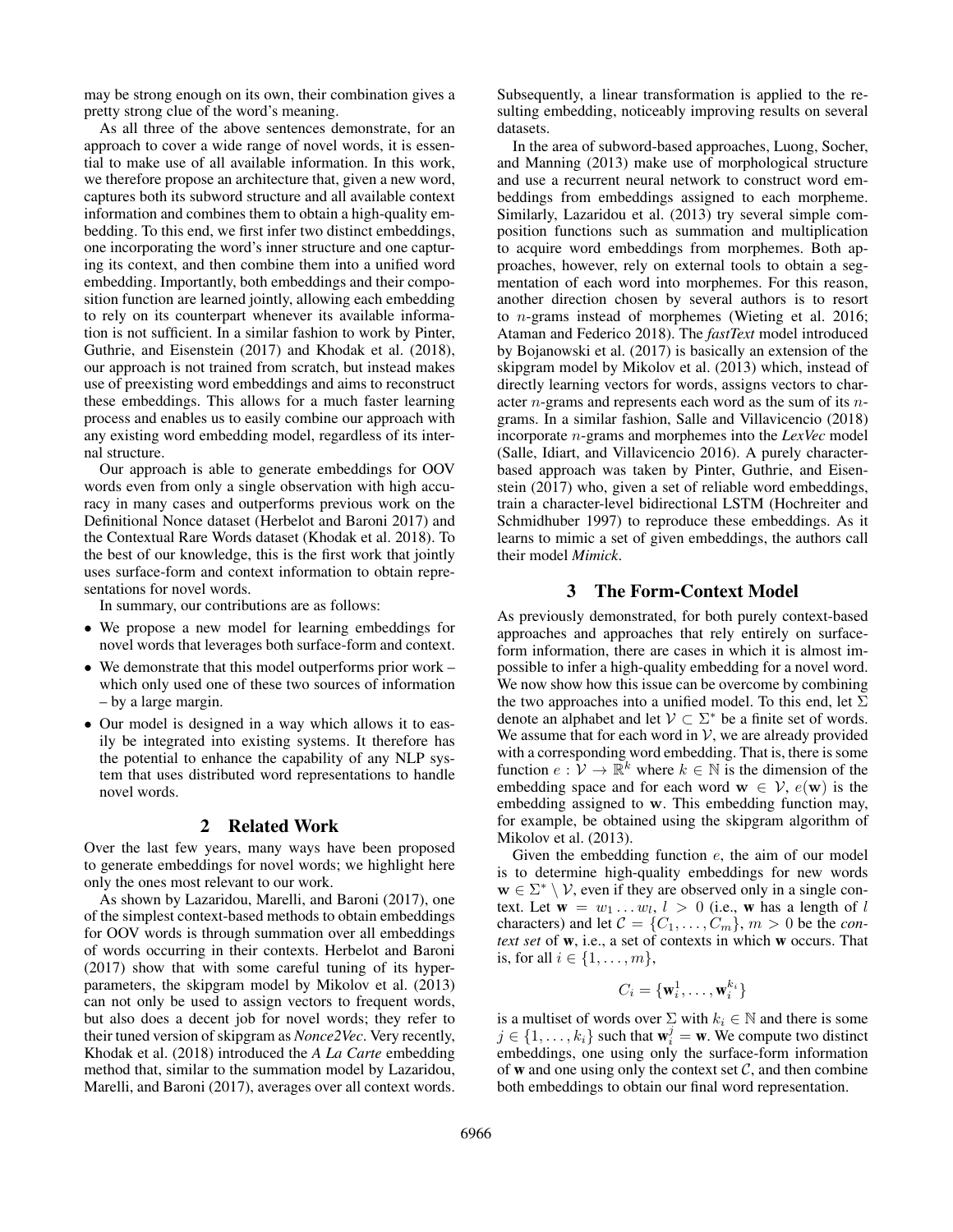We first define the *surface-form embedding* that is obtained making use only of the word's letters  $w_1, \ldots, w_l$  and ignoring the context set  $C$ . To this end, we pad the word with special start and end tokens  $w_0 = \langle s \rangle$ ,  $w_{l+1} = \langle e \rangle$  and define the multiset

$$
S_{\mathbf{w}} = \bigcup_{n=n_{\min}}^{n_{\max}} \bigcup_{i=0}^{l+2-n} \{w_i w_{i+1} \dots w_{i+n-1}\}
$$

consisting of all  $n$ -grams contained within  $w$  for which  $n_{\min} \le n \le n_{\max}$ . For example, given  $n_{\min} = 2, n_{\max} = 3$ , the n-gram set for the word *pomelo* is

$$
S_{\text{pomelo}} = \{ \langle s \rangle \mathbf{p}, \mathbf{po}, \mathbf{om}, \mathbf{me}, \mathbf{el}, \mathbf{lo}, \mathbf{o} \langle e \rangle \}
$$
  

$$
\cup \{ \langle s \rangle \mathbf{po}, \mathbf{pom}, \mathbf{ome}, \mathbf{mel}, \mathbf{elo}, \mathbf{lo} \langle e \rangle \}.
$$

To transform the  $n$ -grams into our semantic space, we introduce an *n*-gram embedding function  $e_{\text{ngram}}$  :  $\Sigma^* \to \mathbb{R}^k$ which assigns an embedding to each  $n$ -gram. In a fashion similar to Bojanowski et al. (2017), we then define the surface-form embedding of  $w$  to be the average of all its  $n$ gram embeddings:

$$
v_{(\mathbf{w},\mathcal{C})}^{\text{form}} = \frac{1}{|S_{\mathbf{w}}|} \sum_{s \in S_{\mathbf{w}}} e_{\text{ngram}}(s).
$$

Unlike the word-based embedding function  $e$ , we do not assume  $e_{\text{ngram}}$  to be given, but instead treat it as a learnable parameter of our model, implemented as a lookup table.

Complementary to this first embedding based solely on surface-form information, we also define a *context embedding*. This embedding is constructed only from the context set  $\mathcal C$  in which w is observed, making no use of its characters. Analogous to the surface-form embedding, we obtain this embedding by averaging over all context words:

$$
v_{(\mathbf{w},\mathcal{C})}^{\text{context}} = \frac{1}{c} \sum_{C \in \mathcal{C}} \sum_{\mathbf{w}' \in C \cap \mathcal{V}} e(\mathbf{w}')
$$

where  $c = \sum_{C \in \mathcal{C}} |C \cap \mathcal{V}|$  is the total number of words in C for which embeddings exist. In accordance with results reported by Khodak et al. (2018), we found it helpful to apply a linear transformation to the so-obtained embedding, resulting in the final context embedding

$$
\hat{v}^{\text{context}}_{(\mathbf{w},\mathcal{C})} = A \cdot v^{\text{context}}_{(\mathbf{w},\mathcal{C})}
$$

with  $A \in \mathbb{R}^{k \times k}$  being a learnable parameter of our model.

We finally combine both embeddings to obtain a joint embedding  $v_{(\mathbf{w},\mathcal{C})}$  for **w**. The perhaps most intuitive way of doing so is to construct a linear combination

$$
v_{(\mathbf{w},\mathcal{C})} = \alpha \cdot \hat{v}^{\text{context}}_{(\mathbf{w},\mathcal{C})} + (1 - \alpha) \cdot v^{\text{form}}_{(\mathbf{w},\mathcal{C})}.
$$

In one configuration of our model,  $\alpha \in [0,1]$  is a single learnable parameter. We call this version the *singleparameter model*.

However, it is highly unlikely that there is a single value of  $\alpha$  that works well for every pair  $(\mathbf{w}, \mathcal{C})$  – after all, we want  $\alpha$ to be large whenever  $C$  helps in determining the meaning of w and, conversely, want it to be small whenever  $S_w$  is more helpful. We therefore also consider a second, more complex



Figure 1: Schematic representation of the form-context word embedding architecture. Learnable parameters of the model are indicated by dashed lines.

architecture in which the value of  $\alpha$  directly depends on the two embedding candidates. This is achieved by setting

$$
\alpha = \sigma(w^\top[v_{(\mathbf{w},\mathcal{C})}^{\text{context}} \circ v_{(\mathbf{w},\mathcal{C})}^{\text{form}}] + b)
$$

with  $w \in \mathbb{R}^{2k}$ ,  $b \in \mathbb{R}$  being learnable parameters of our model,  $\circ$  denoting vector concatenation and  $\sigma$  denoting the sigmoid function. We call this version of the model the *gated model* since we can view  $\alpha$  as a gate in this case.

In addition to the single-parameter and gated models, we also tried several more sophisticated composition functions, including a variant where  $\alpha$  is computed using a multi-layer neural network and another variant with  $\alpha \in [0,1]^k$  being a component-wise weighing parameter. Furthermore, we experimented with an iterative procedure that refines the combined embedding over multiple iterations by adjusting the composition based on embeddings obtained from previous iterations. In our experiments, however, none of these modifications did consistently improve the model's performance, so we do not investigate them in detail here.

As it combines context and surface-form embeddings, we refer to the final embedding  $v_{(\mathbf{w},\mathcal{C})}$  obtained using the composition function (in both single-parameter and gated models) as a *form-context word embedding*. The overall architecture of our model is shown schematically in Figure 1.

For training of our model and estimation of its learnable parameters, we require the embedding function  $e$  and a training corpus  $\mathcal T$ , consisting of pairs  $(w, \mathcal C)$  as above. Given a batch  $\mathcal{B} \subset \mathcal{T}$  of such training instances, we then aim to minimize the function

$$
L_{\mathcal{B}} = \frac{1}{|\mathcal{B}|} \sum_{(\mathbf{w}, \mathcal{C}) \in \mathcal{B}} \|v_{(\mathbf{w}, \mathcal{C})} - e(\mathbf{w})\|^2
$$

i.e., our loss function is the squared error between the embedding assigned to  $w$  by  $e$  and the embedding constructed by our model.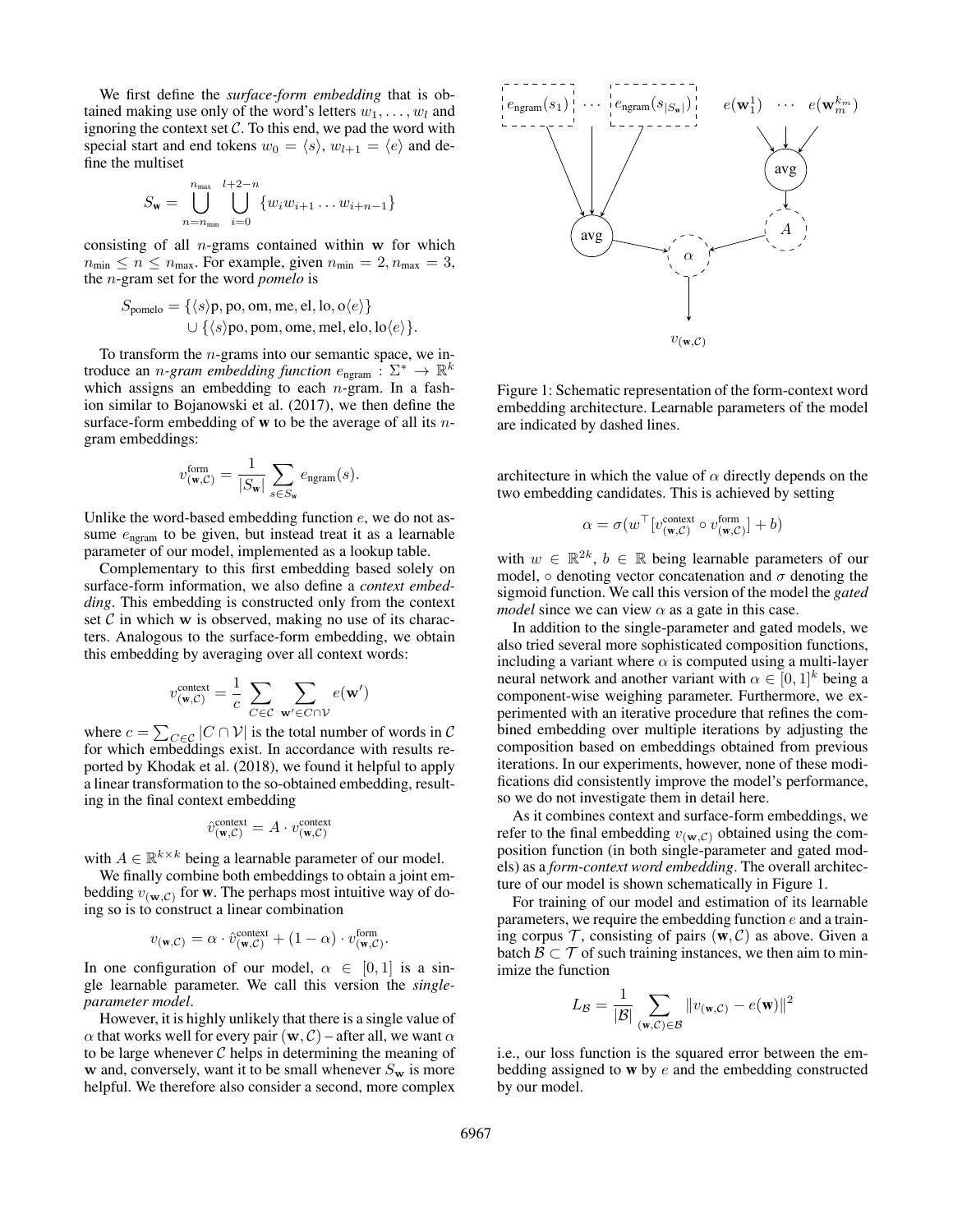# 4 Experimental Setup

### **Datasets**

We evaluate our model on two different datasets: the Definitional Nonce (DN) dataset introduced by Herbelot and Baroni (2017) and the Contextual Rare Words (CRW) dataset of Khodak et al. (2018). The DN dataset consists of 300 test and 700 train words; for each word, a corresponding definitional sentence extracted from Wikipedia is provided. The authors also provide 400-dimensional embedding vectors for a set of 259,376 words, including the test and train words. These embeddings were obtained using the skipgram algorithm of Mikolov et al. (2013). On the DN dataset, our model can be evaluated by training it with all given word vectors – except for the test set – and then comparing the inferred embeddings for the test words with their actual embeddings.

Our second benchmark, the CRW dataset, is based on the Rare Words dataset by Luong, Socher, and Manning (2013) and contains 562 pairs of rare words along with human similarity judgments. For each rare word, 255 corresponding sentences are provided. In contrast to the sentences of the DN dataset, however, they are sampled randomly from the Westbury Wikipedia Corpus (WWC) (Shaoul and Westbury 2010) and, accordingly, do not have a definitional character in many cases. Khodak et al. (2018) also provide a set of 300-dimensional word embeddings which, again, can be used to train our model. We may then compare the similarities of the so-obtained embeddings with the given similarity scores. As the CRW dataset comes without development data on which hyperparameters might be optimized, we extend the dataset by creating our own development set.<sup>1</sup> To this end, we sample 550 random pairs of words from the Rare Words dataset, with the only restrictions that (i) the corresponding rare words must not occur in any of the pairs of the CRW dataset and (ii) they occur in at least 128 sentences of the WWC. We then use the WWC to obtain randomly sampled contexts for each rare word in these pairs.

### Model Setup and Training

For our evaluation on both datasets, we use the WWC to obtain the contexts required for training; the same corpus was also used by Herbelot and Baroni (2017) and Khodak et al. (2018) for training of their models.

To construct our set of training instances, we restrict ourselves to words occurring at least 100 times in the WWC. We do so because embeddings of words occurring too infrequently generally tend to be of rather low quality. We therefore have no clear evaluation in these cases as our model may do a good job at constructing an embedding for an infrequent word, but it may be far from the word's original, low-quality embedding. Let  $w \in V$  be a word and let  $c(w)$ denote the number of occurrences of w in our corpus. For each iteration over our dataset, we create  $n(\mathbf{w})$  training instances  $\{(\mathbf{w}, C_1), \ldots, (\mathbf{w}, C_{n(\mathbf{w})})\}$  from this word, where

$$
n(\mathbf{w}) = \min(\lfloor \frac{c(\mathbf{w})}{100} \rfloor, 5).
$$

The number  $n(\mathbf{w})$  is designed to put a bit more emphasis on very frequent words as we assume that, up to a certain point, the quality of a word's embedding increases with its frequency. For each  $i \in \{1, \ldots, n(\mathbf{w})\}$ , the context set  $C_i$ is constructed by sampling 20 random sentences from our corpus that contain w.

For surface-form embeddings, we set  $n_{\text{min}} = 3$  and  $n_{\text{max}} = 5$ . We only consider *n*-grams that occur in at least 3 different words of our training corpus; every other  $n$ -gram is replaced by a special  $\langle \textit{unk} \rangle$  token. We initialize all parameters as described by Glorot and Bengio (2010) and use a batch size of 64 examples per training step. Training is performed using the Adam optimizer (Kingma and Ba 2015) and a learning rate of 0.01. For training of our model with the embeddings provided by Herbelot and Baroni (2017), both the learning rate and the number of training epochs is determined using the train part of the DN dataset, searching in the range  $\{0.1, 0.01, 0.001\}$  and  $\{1, \ldots, 10\}$ , respectively. As we assume both the quality and the dimension of the original embeddings to have a huge influence on the optimal parameters for our model, we separately optimize these parameters for training on the embeddings by Khodak et al. (2018) using our newly constructed development set. In all of the experiments described below, we use the cosine distance to measure the similarity between two embedding vectors.

# 5 Evaluation

To evaluate the quality of the representations obtained using our method, we train our model using the embeddings of Herbelot and Baroni (2017) and compare the inferred embeddings for all words in the DN test set with their actual embeddings. For this comparison, we define the rank of a word **w** to be the position of its actual embedding  $e(\mathbf{w})$  in the list of nearest neighbors of our inferred embedding  $v_{(\mathbf{w},\mathcal{C})}$ , sorted by similarity in descending order. That is, we simply count the number of words whose representations are more similar to the embedding assigned to w by our model than its original representation. For our evaluation, we compute both the median rank and the mean reciprocal rank (MRR) over the entire test set.

The results of our model and various other approaches are shown in Table 1. Scores for the original skipgram algorithm, the Nonce2Vec model and an additive baseline model that simply sums over all context embeddings are adopted from Herbelot and Baroni (2017), the result of the A La Carte embedding method is the one reported by Khodak et al. (2018). To obtain results for the Mimick model, we used the original implementation by Pinter, Guthrie, and Eisenstein (2017). Recall that we distinguish between the singleparameter model, in which the composition coefficient  $\alpha$  is a single learnable parameter, and the gated model, in which  $\alpha$ depends on the two embeddings. To see whether any potential improvements over previous approaches are indeed due to our combination of surface-form and context information and not just due to differences in the models themselves, we also report scores obtained using only the surface-form and only the context parts of our model, respectively.

 $1$ Our development set is publicly available at https://github. com/timoschick/form-context-model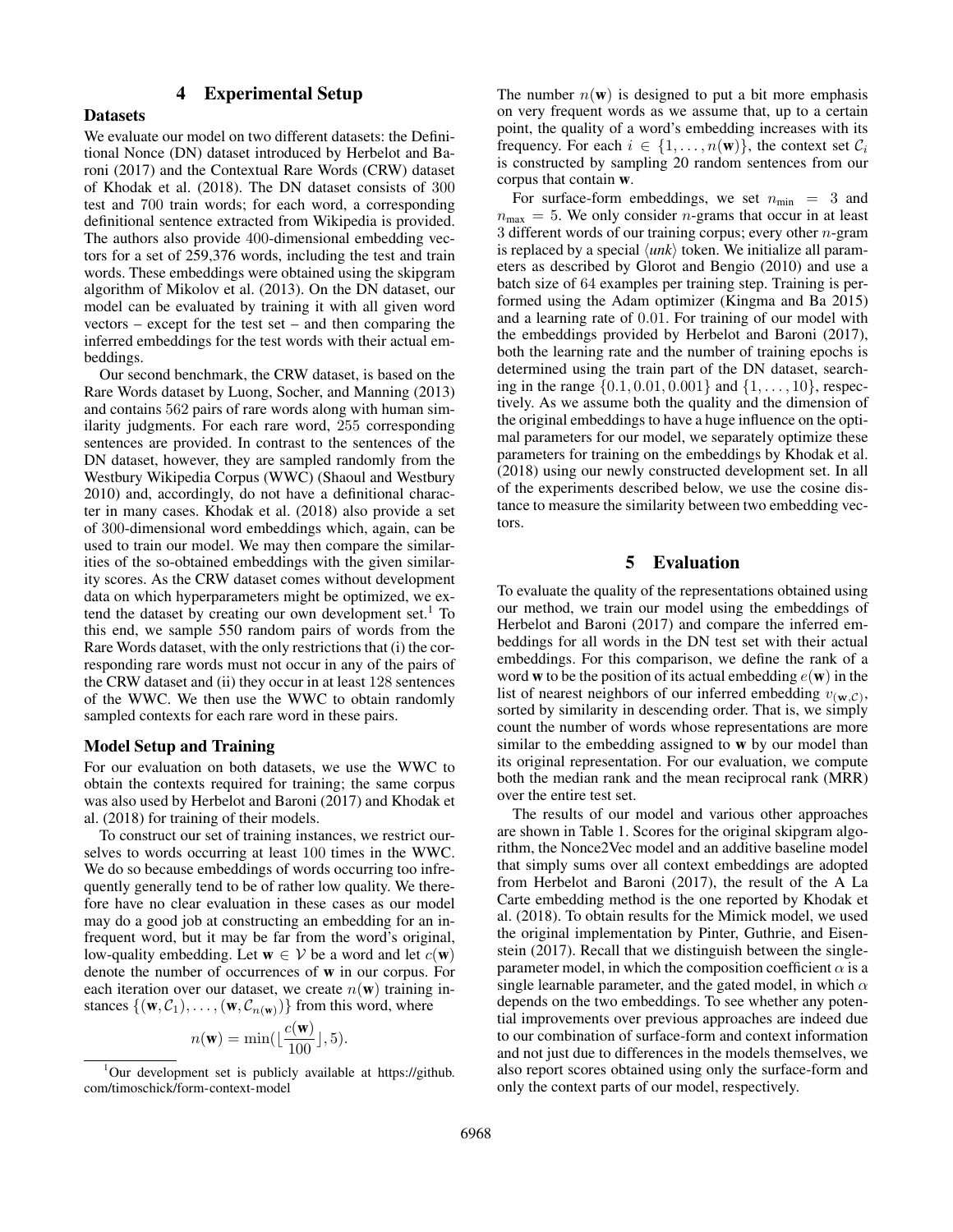| Model            | <b>Type</b>                 | <b>Median Rank</b> | <b>MRR</b> |
|------------------|-----------------------------|--------------------|------------|
| Mimick           | S                           | 85573              | 0.00006    |
| Skipgram         | C                           | 111012             | 0.00007    |
| Additive         | C                           | 3381               | 0.00945    |
| Nonce2Vec        | C                           | 623                | 0.04907    |
| A La Carte       | C                           | 165.5              | 0.07058    |
| surface-form     | S                           | 404.5              | 0.12982    |
| context          | $\mathcal{C}_{\mathcal{C}}$ | 184                | 0.06560    |
| single-parameter | S&C                         | 55                 | 0.16200    |
| gated            | S&C                         | 49                 | 0.17537    |

Table 1: Results of various approaches on the DN dataset. The "Type" column indicates whether the model makes use of surface-form information (S) or context information (C). Results are shown for *single-parameter* and *gated* configurations of the form-context model.

As can be seen, using only surface-form information results in a comparatively high MRR, but the obtained median rank is rather bad. This is due to the fact that the surfaceform model assigns very good embeddings to words whose meaning can be inferred from a morphological analysis, but completely fails to do so for most other words. The context model, in contrast, works reasonably well for almost all words but only infrequently achieves single-digit ranks. The combined form-context model clearly outperforms not only the individual models, but also beats all previous approaches. Interestingly, this is even the case for the singleparameter model, in which  $\alpha$  is constant across all words. The optimal value of  $\alpha$  learned by this model is 0.19, showing a clear preference towards surface-form embeddings.

The gated configuration further improves the model's performance noticeably. Especially the median rank of 49 achieved using the gated model architecture is quite remarkable: Considering that the vocabulary consists of 259,376 words, this means that for 50% of the test set words, at most 0.019% of all words in the vocabulary are more similar to the inferred embedding than the actual embedding. Similar to the single-parameter model, the average value of  $\alpha$  over the entire test set for the gated model is 0.20, with individual values ranging from 0.07 to 0.41. While this shows how the gated model learns to assign different weights based on word form and context, the fact that it never assigns values above  $\alpha = 0.41$  – i.e., it always relies on the surface-form embedding to a substantial extent – indicates that the model may even further be improved through a more elaborate composition function.

As a second evaluation, we turn to the CRW dataset for which results are shown in Figure  $2<sup>2</sup>$  We use Spearman's rho as a measure of agreement between the human similarity scores and the ones assigned by the model. As the CRW



Figure 2: Results on the CRW dataset by (Khodak et al. 2018) for the averaging baseline (avg), A La Carte (alc), the surface-form model (form), the context model (context) and the combined form-context model in its gated version (frm-ctx) as well as for the skipgram algorithm (skip) when trained on all 255 contexts

dataset provides multiple contexts per word, we can also analyze how modifying the number of available contexts influences the model's performance. As can be seen, our model again beats the averaging baseline and A La Carte by a large margin, regardless of the number of available contexts. Interestingly, with as little as 8 contexts, our model is almost on par with the original skipgram embeddings – which were obtained using all 255 contexts – and even improves upon them given 16 or more contexts. However, it can also be seen that the surface-form model actually outperforms the combined model. While this may at first seem surprising, it can be explained by looking at how the CRW dataset was constructed: Firstly, Luong, Socher, and Manning (2013) focused explicitly on morphologically complex words when creating the original Rare Words dataset, so the CRW dataset contains many words such as "friendships", "unannounced" or "satisfactory" that are particularly well-suited for an exclusively surface-form-based model. Secondly, the provided contexts for each word are sampled randomly, meaning that they are of much lower definitional quality than the single sentences provided in the DN dataset. Despite this bias of the dataset towards surface-form-based models, given 32 or more contexts, the combined model performs comparable to the surface-form embeddings. However, the results clearly indicate that our model may even further be improved upon by incorporating the number and quality of the available contexts into its composition function.

Of course, we can also compare our approach to the purely surface-form-based fastText method of Bojanowski et al. (2017), which, however, makes no use of the original embeddings by Khodak et al. (2018). We therefore train 300-dimensional fastText embeddings from scratch on the WWC, using the same values of  $n_{\text{min}}$  and  $n_{\text{max}}$  as for our model. While the so-trained model achieves a value of

 $2$ Results reported in Figure 2 differ slightly from the ones by Khodak et al. (2018) because for each word pair  $(w_1, w_2)$  of the CRW corpus, the authors only estimate an embedding for  $w_2$  and take  $e(\mathbf{w}_1)$  as the embedding for  $\mathbf{w}_1$ ; if  $\mathbf{w}_1$  is not in the domain of e, a zero vector is taken instead. In contrast, we simply infer an embedding for  $w_1$  analogically to  $w_2$  in the latter case.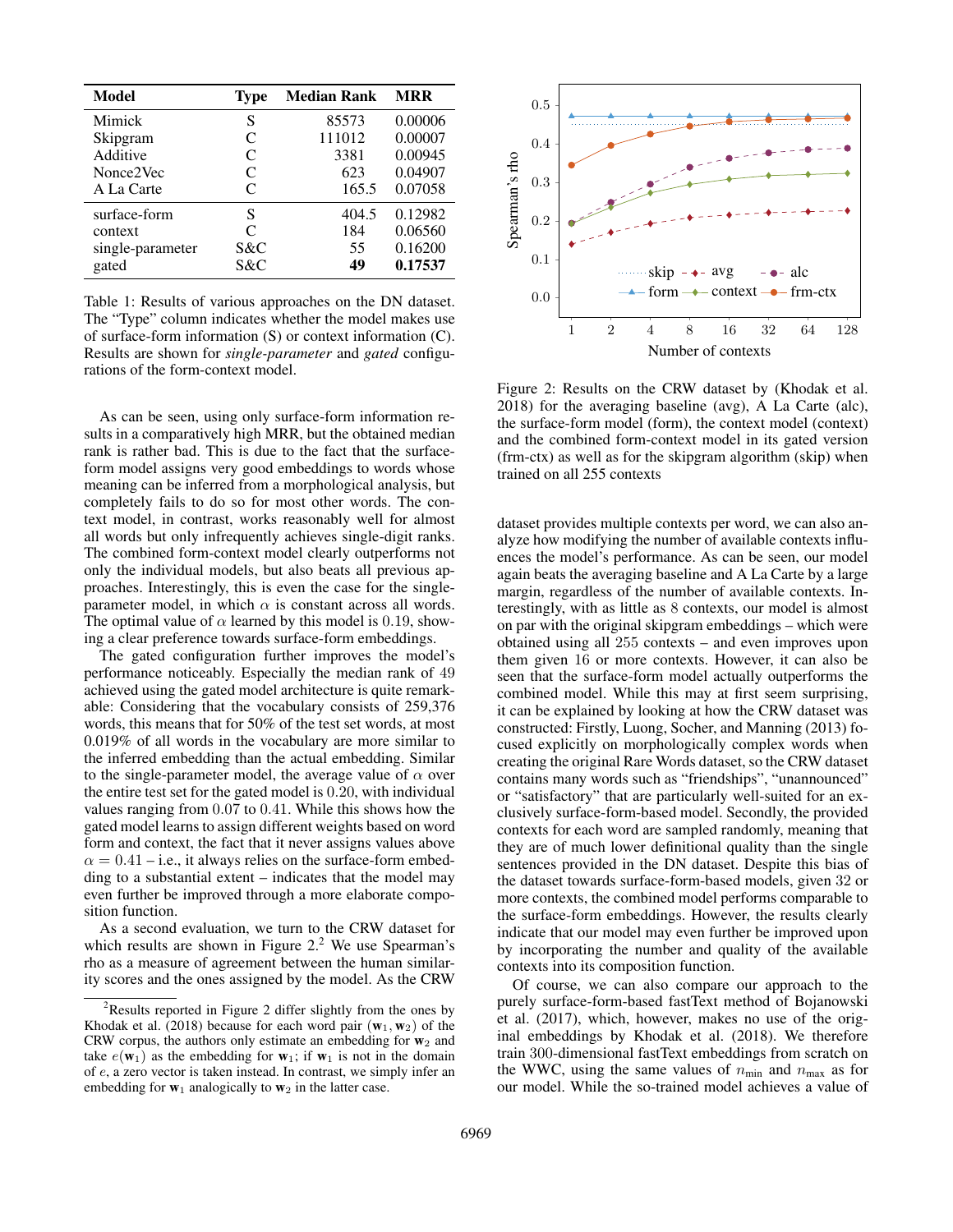$\rho = 0.496$  – as compared to  $\rho = 0.471$  for our surfaceform model – a direct comparison to our method is not appropriate as our model's performance is highly dependent on the embeddings it was trained from. We can, however, train our method on the embeddings provided by fastText to allow for a fair comparison. Doing so results in a score of  $\rho = 0.508$  for the gated model when using 128 contexts, showing that even for word embedding algorithms that already make use of surface-form information, our method is helpful in obtaining high-quality embeddings for novel words. Noticeably, when trained on fastText embeddings, the form-context model even outperforms the surface-form model ( $\rho = 0.501$ ).

We also evaluate the form-context model on seven supervised sentence-level classification tasks using the SentEval toolkit (Conneau and Kiela  $2018$ ).<sup>3</sup> To do so, we train a simple bag-of-words model using the skipgram embeddings provided by Khodak et al. (2018) and obtain embeddings for OOV words from either the form-context model, the A La Carte embedding method or the averaging baseline, using as contexts all occurrences of these words in the WWC. While the form-context model outperforms all other models, it does so by only a small margin with an average accurracy of 75.34 across all tasks, compared to accuracies of 74.98, 74.90 and 75.27 for skipgram without OOV words, A La Carte and the averaging baseline, respectively. Presumably, this is because novel and rare words have only a small impact on performance in these sentence-level classification tasks.

## 6 Analysis

For a qualitative analysis of our approach, we use the gated model trained with the embeddings provided by Herbelot and Baroni (2017), look at the nearest neighbors of some embeddings that it infers and investigate the factors that contribute most to these embeddings. We attempt to measure the contribution of a single  $n$ -gram or context word to the embedding of a word w by simply computing the cosine distance between the inferred embedding  $v_{(\mathbf{w},\mathcal{C})}$  and the embedding obtained when removing this specific  $n$ -gram or word.

For a quantitative analysis of our approach, we measure the influence of combining both models on the embedding quality of each word over the entire DN test set.

### Qualitative analysis

Table 2 lists the nearest neighbors of the inferred embeddings for selected words from the DN dataset where the context set  $C$  simply consists of the single definitional sentence provided. For each embedding  $v_{(\mathbf{w},\mathcal{C})}$ , Table 2 also shows the rank of the actual word w, i.e., the position of the actual embedding  $e(\mathbf{w})$  in the sorted list of nearest neighbors. It can be seen that the combined model is able to find highquality embeddings even if one of the simpler models fails to do so. For example, consider the word "spies" for which the surface-form model fails to find a good embedding. The

|             | spies                                           | hygiene                                                    | perception                                               |
|-------------|-------------------------------------------------|------------------------------------------------------------|----------------------------------------------------------|
| form        | pies, cakes,<br>spied,<br>sandwiches            | hygienic,<br>hygiene,<br>cleansers,<br>hypoaller-<br>genic | interception,<br>interceptions,<br>fumble,<br>touchdowns |
| rank        | 668                                             | $\mathcal{D}_{\mathcal{L}}$                                | 115                                                      |
| context     | espionage,<br>clandestine,<br>covert.<br>spying | hygieia,<br>goddess,<br>eileithyia,<br>asklepios           | sensory,<br>perceptual,<br>auditory,<br>contextual       |
| rank        | 8                                               | 465                                                        | 51                                                       |
| frm-<br>ctx | espionage,<br>spying,<br>clandestine,<br>covert | hygienic,<br>hygieia,<br>health,<br>hygiene                | sensory,<br>perceptual,<br>perception,<br>auditory       |
| rank        | 6                                               | 4                                                          | 3                                                        |

Table 2: Nearest neighbors and ranks of selected words when using surface-form embeddings, context embeddings and gated form-context (frm-ctx) embeddings

reason for this becomes obvious when analyzing the contribution of each  $n$ -gram for the final embedding. This contribution is shown at the top of Figure 3, where a darker background corresponds to higher contribution. It can be seen there that the high contribution of  $n$ -grams also occurring in the word "pies" – which, while having a similar surfaceform, is semantically completely different from "spies" –, is the primary reason for the low quality embedding. Despite this, the embeddings found by both the context model and the combined model are very close to its actual embedding.

In a similar fashion, the context model is not able to come up with a good embedding for the word "hygiene" from the provided definitional sentence. This sentence can be seen at the bottom of Figure 3 where, as before, words are highlighted according to their importance. While the linear transformation applied to the context embeddings helps to filter out stop words such as "which", "of" and "the" which do not contribute to the word's meaning, the sentence is still too complex for our model to focus on the right words. This results in the context embedding being closer to words from Greek mythology than to words related to hygiene. Again, the combined model is able to alleviate the negative effect of the context model, although it performs slightly worse than the purely surface-form-based model. For the last example provided, "perception", neither of the two simpler models performs particularly well: The surface-form model is only able to capture the word's part of speech whereas the context model finds semantically related words with different parts of speech. Interestingly, the form-context model is still able to infer a high-quality embedding for the word, combining the advantages of both models it is composed of.

The values of  $\alpha$  assigned to all three of the above words by the gated model show that, to some extent, it is able to dis-

<sup>&</sup>lt;sup>3</sup>We use the MRPC, MR, CR, SUBJ, MPQA, SST2 and SST5 tasks for this evaluation.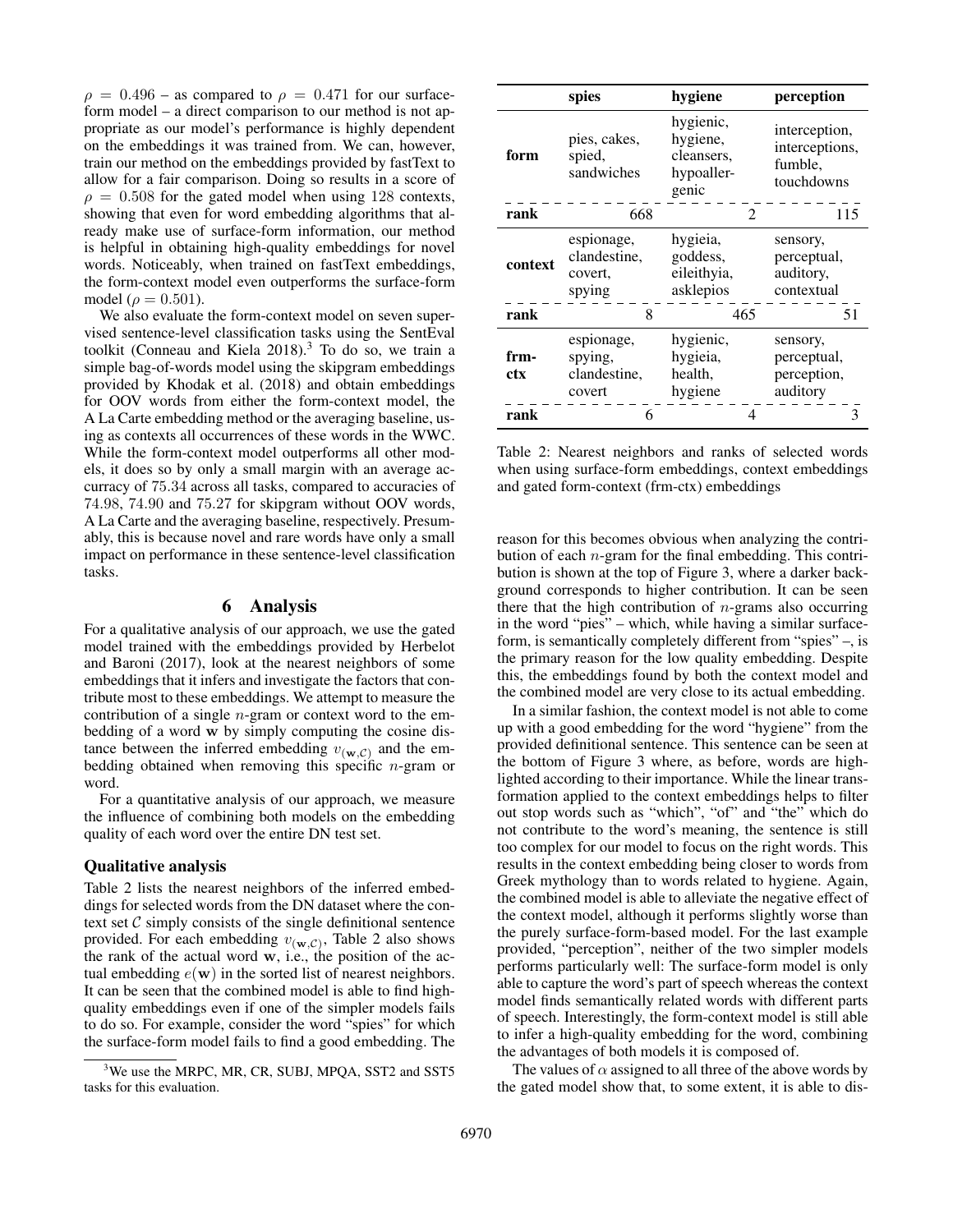| $\langle s \rangle$ sp $\langle s \rangle$ spi $\langle s \rangle$ spie spi spie spies pie pies |  |  |  |  |  |  |
|-------------------------------------------------------------------------------------------------|--|--|--|--|--|--|
| pies $\langle e \rangle$ ies ies $\langle e \rangle$ es $\langle e \rangle$                     |  |  |  |  |  |  |
|                                                                                                 |  |  |  |  |  |  |
| which comes from the name of the greek                                                          |  |  |  |  |  |  |
| goddess of health hygieia is a set of                                                           |  |  |  |  |  |  |
| practices performed for the preservation of                                                     |  |  |  |  |  |  |
| health                                                                                          |  |  |  |  |  |  |

Figure 3: Importance of  $n$ -grams for the surface-form embedding of "spies" (top) and of context words for the context embedding of "hygiene" (bottom)

tinguish between cases in which context is helpful and cases where it is better to rely on surface-form information: While the embedding for "hygiene" is composed with a value of  $\alpha = 0.22$ , both the embeddings of "spies" and "perception" put more focus on the context ( $\alpha = 0.32$  and  $\alpha = 0.33$ , respectively). To further analyze the weights learned by our model, Table 3 lists some exemplary words with both comparably high and low values of  $\alpha$ . The words with the lowest values almost exclusively refer to localities that can easily be identified by their suffixes (e.g. "ham", "bury"). Among the words with high values of  $\alpha$ , there are many abbreviations and words that can not easily be reduced to known lemmas.

### Quantitative analysis

While the selected words in Table 2 demonstrate cases in which the representation's quality does either improve or at least not substantially deteriorate through the combination of both embeddings, we also quantitatively analyze the effects of combining them to gain further insight into our model. To this end, let  $r_{form}(\mathbf{w})$ ,  $r_{context}(\mathbf{w})$  and  $r_{frm.}(\mathbf{w})$  denote the rank of a word w when the surface-form model, the context model and the form-context model is used, respectively. We measure the influence of combining both models by computing the differences

$$
d_m(\mathbf{w}) = r_{\text{frm-ctx}}(\mathbf{w}) - r_m(\mathbf{w})
$$

for each word w of the DN test set and  $m \in \{\text{context}, \text{form}\}.$ We then define a set of *rank difference buckets*

$$
B = \{ \pm 10^i \mid i \in \{1, \dots, 4\} \} \cup \{0\}
$$

and assign each word w to its closest bucket,

$$
b_{\mathbf{w},m} = \arg\min_{b \in B} |b - d_m(\mathbf{w})|.
$$

The number of words in each so-obtained bucket can be seen for both surface-form and context embeddings in Figure 4. To get an understanding of how different combination functions influence the resulting embeddings, rank differences are shown for both the single-parameter and gated configurations of the form-context model.

As can be seen in Figure 4 (top), the combined architecture dramatically improves representations for approximately one third of the test words, compared to the purely

| Words with high form weight ( $\alpha \leq 0.1$ )   |
|-----------------------------------------------------|
| cookstown, feltham, sydenham, wymondham, cleveland, |
| banbury, highbury, shaftesbury                      |

Words with high context weight ( $\alpha > 0.3$ ) poverty, hue, slang, flax, rca, bahia, atari, snooker, icq, bronze, esso

Table 3: Selection of words from the DN development set where the weight of the surface-form embedding (top) or context embedding (bottom) is especially high

surface-form-based model. These are almost exclusively words which can not or only with great difficulty be derived morphologically from any known words, including many abbreviations such as "BMX" and "DDT", but also regular words such as "whey", "bled", and "wisdom". While a more sophisticated model might actually be able to morphologically analyze the latter two words, our simple  $n$ -gram based model fails to do so. For most other words, adding context information to the surface-form model only moderately affects the quality of the obtained representations.

As the context model assigns to most words representations that at least broadly capture their semantics, only very few of its embeddings improve as much as for the surface-form model when adding surface-form information (Figure 4, bottom). However, it can be seen that many embeddings can at least slightly be refined through this additional information. As one might expect, the words that profit most are those for which the provided definitions are hard to understand and a morphological analysis is comparatively easy, including "parliamentarian", "virtuosity" and "drowning". We can also see the positive influence of designing  $\alpha$  as a function of both embeddings, i.e., of the gated model: It does a better job at deciding when context-based embeddings may be improved by adding surface-form-based information. However, it can also be seen that the representations of several words worsen when combining the two embeddings. In accordance with the observations made for the CRW dataset, this indicates that the model might further be improved by refining the composition function.

In order to gain further insight into the model's strengths and weaknesses, we finally evaluate it on several subgroups of the DN test set. To this end, we categorize all nouns contained therein as either proper nouns or common nouns, further subdividing the latter category into nouns whose lemma also occurs in other frequent words (e.g. "printing" and "computation") and other nouns (e.g. "honey" and "april"). Table 4 shows the performance of the form-context model for each of these word groups. Naturally, the surface-form model performs far better for words with known lemmas than for other words; it struggles the most with proper nouns as the meaning of many such nouns can not easily be derived from their surface form. Accordingly, proper nouns are the only category for which the purely context-based model performs better than the surface-form model. It is interesting to note that the improvements from combining the two embeddings using the gated model are consistent across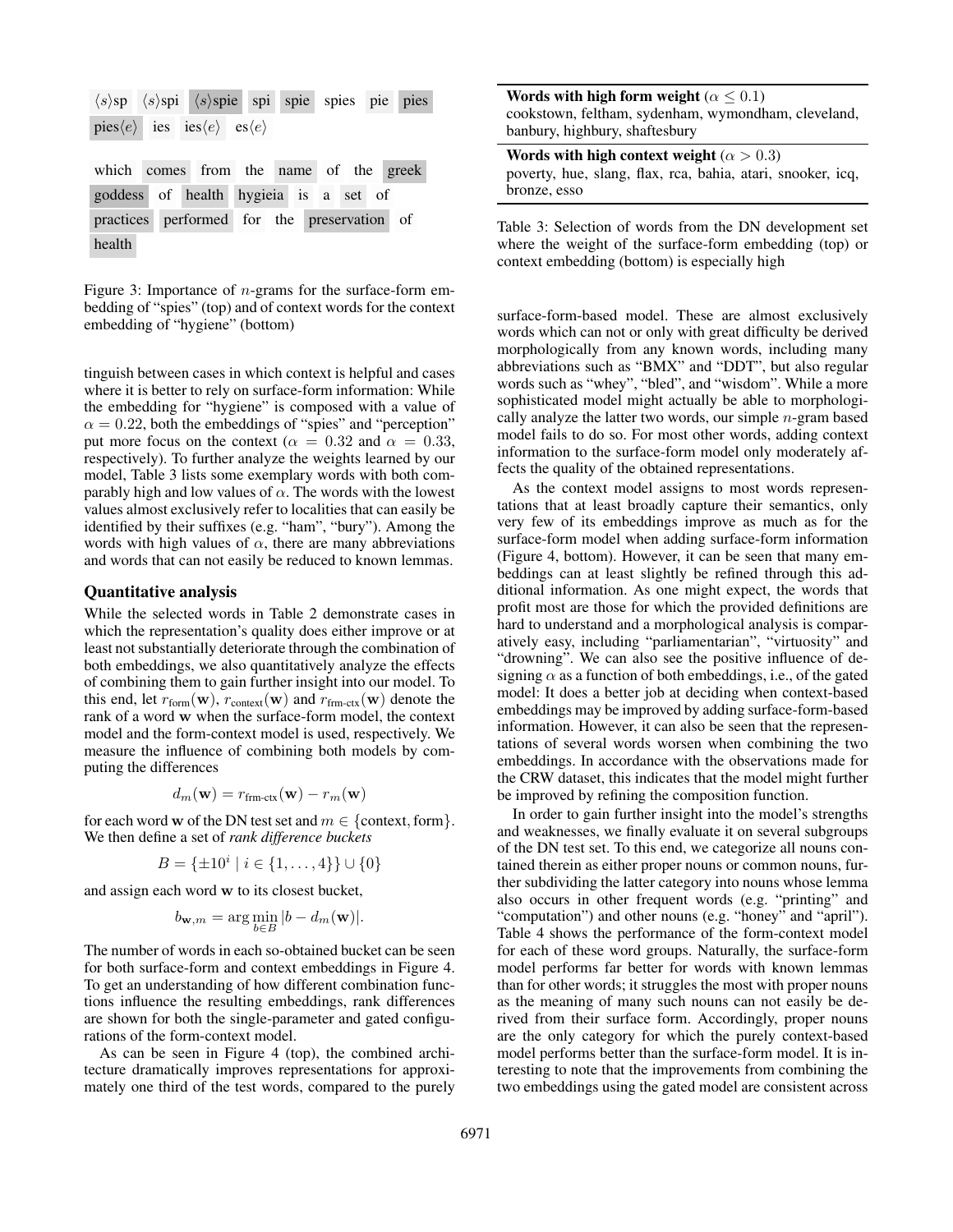

Figure 4: Effect of adding the context submodel (top) and the surface-form submodel (bottom). The rank difference buckets were created by applying the  $d_{form}$  difference function (top) and  $d_{\text{context}}$  difference function (bottom) to the entire DN test set.

all categories. The largest difference between the singleparameter and the gated model can be observed for nouns whose lemma does not occur in other frequent words. This further indicates that the gated model is able to detect words which can not easily be reduced to known lemmas and, accordingly, gives less weight to the surface-form embedding for those words.

# 7 Conclusion and Future Work

We have presented a model that is capable of inferring high-quality representations for novel words by processing both the word's internal structure and words in its context. This is done by intelligently combining an embedding based on  $n$ -grams with an embedding obtained from averaging over all context words. Our algorithm can be trained from and combined with any preexisting word embedding model. On both the Definitional Nonce dataset and the Contextual

| Model            | <b>Proper nouns</b> | <b>Common nouns</b> |            |  |
|------------------|---------------------|---------------------|------------|--|
|                  | (126)               | lem(79)             | oth $(86)$ |  |
| surface-form     | 0.03                | 0.29                | 0.12       |  |
| context          | 0.06                | 0.09                | 0.05       |  |
| single-parameter | 0.10                | 0.32                | 0.11       |  |
| gated            | 0.11                | 0.32                | 0.15       |  |

Table 4: MRR of the embeddings inferred by the formcontext model and its components for proper nouns and common nouns from the DN test set. Common nouns are divided into nouns with known lemmas (lem) and those without (oth). The number of words in each group is shown in parantheses.

Rare Words dataset, our model outperforms all previous approaches to learning embeddings of rare words by a large margin, even beating the embedding algorithm it was trained from on the latter dataset. Careful analysis of our combined model showed that in many cases, it is able to effectively balance out the influences of both embeddings it is composed of, allowing it to greatly improve upon representations that are either purely surface-form-based or purely contextbased. By providing a development set that complements the CRW dataset, we hope to further spur research in the area of "few-shot learning" for word embeddings.

While we showed that a context-dependent combination of surface-form and context embeddings substantially improves the model's performance on the Definitional Nonce task, results on the Contextual Rare Words dataset indicate that there is still room for further enhancement. This could potentially be achieved by incorporating the number and informativeness of the available contexts into the composition function; i.e., the gate would not only be conditioned on the embeddings, but on richer information about the context sentences. It would also be interesting to investigate whether our model profits from using more complex ways than averaging to obtain surface-form and context embeddings, respectively. For example, one might introduce weights for n-grams and words depending on their contexts (i.e. the  $n$ -grams or words surrounding them). For scenarios in which not just one, but multiple contexts are available to infer a word's embedding, a promising extension of our model is to weight the influence of each context based on its "definitional quality"; a similar modification was also proposed by Herbelot and Baroni (2017) for their Nonce2Vec model. Yet another interesting approach would be to integrate relative position information into our model. This could be done similar to Shaw, Uszkoreit, and Vaswani (2018) by additionally learning position embeddings and weighting the influence of context words based on those embeddings.

### Acknowledgments

This work was funded by the European Research Council (ERC #740516). We would like to thank the anonymous reviewers for their helpful comments.